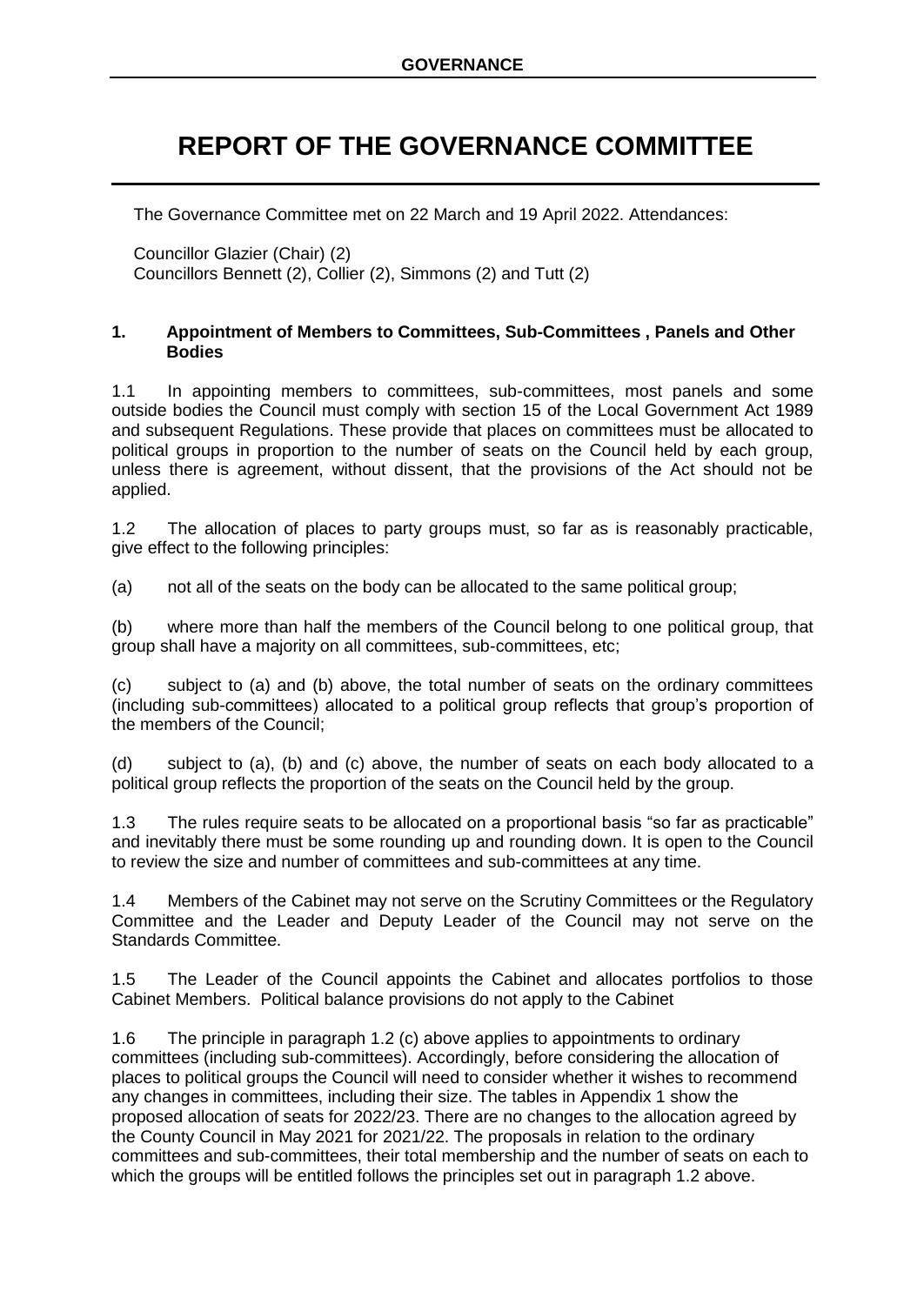1.7 The party group leaders and independent members have been asked to let the Assistant Chief Executive have nominations to fill the places on committees, subcommittees, panels and other bodies covered in this report provisionally allocated to their group. The final list of nominations received will be circulated to members of the County Council prior to the annual council meeting, for approval by the Council.

1.8 The allocation of seats to the Governance Committee has been proposed to take into account the importance of having one member from each of the three largest political groups. Membership of this Committee normally includes the Group Leaders.

Other Committees and Panels

1.9 There is no obligation in relation to other committees and panels to aggregate the total number of places and to adjust allocations so that the total number of places allocated to each group reflects its proportion of the members of the Council. It is proposed that places should be allocated on a proportionate basis, unless the Council agrees to waive the political balance provisions which has been the custom for certain panels over many years.

1.10 The practical effect of the proportionality rules for a committee, panel or group of members of any given size from 3 to 12 is set out in Appendix 2, together with the list of current committees and panels to which appointments will need to be made and their membership.

Chairs and Vice Chairs of Scrutiny Committees

1.11 The Council's Constitution provides that the Chairs and Vice Chairs of Scrutiny Committees and Audit Committee should be added together and the positions then allocated to groups in accordance to the number of seats they have on the Council. Within this allocation the Chair of the Audit Committee shall be appointed from the members of the largest Group not represented on the Cabinet. On this basis the allocation of the 8 places would be as follows:

Conservative – 4 Liberal Democrat – 2 Labour  $-1$ Green - 1 Independent Democrat - 0

1.12 The proposed list of Chairs and Vice Chairs (there are no changes to the allocation agreed in May 2021 for 2021/22) to be appointed by the County Council is:

| <b>Committee</b>                       | <b>Chair</b>                      | <b>Vice-Chair</b>          |
|----------------------------------------|-----------------------------------|----------------------------|
| Regulatory                             | <b>Conservative</b>               |                            |
| <b>People Scrutiny Committee</b>       | <b>Conservative</b>               | Liberal<br><b>Democrat</b> |
| <b>Place Scrutiny Committee</b>        | <b>Conservative</b>               | Green                      |
| <b>Audit Committee</b>                 | <b>Liberal</b><br><b>Democrat</b> | <b>Conservative</b>        |
| Health Overview and Scrutiny Committee | <b>Conservative</b>               | Labour                     |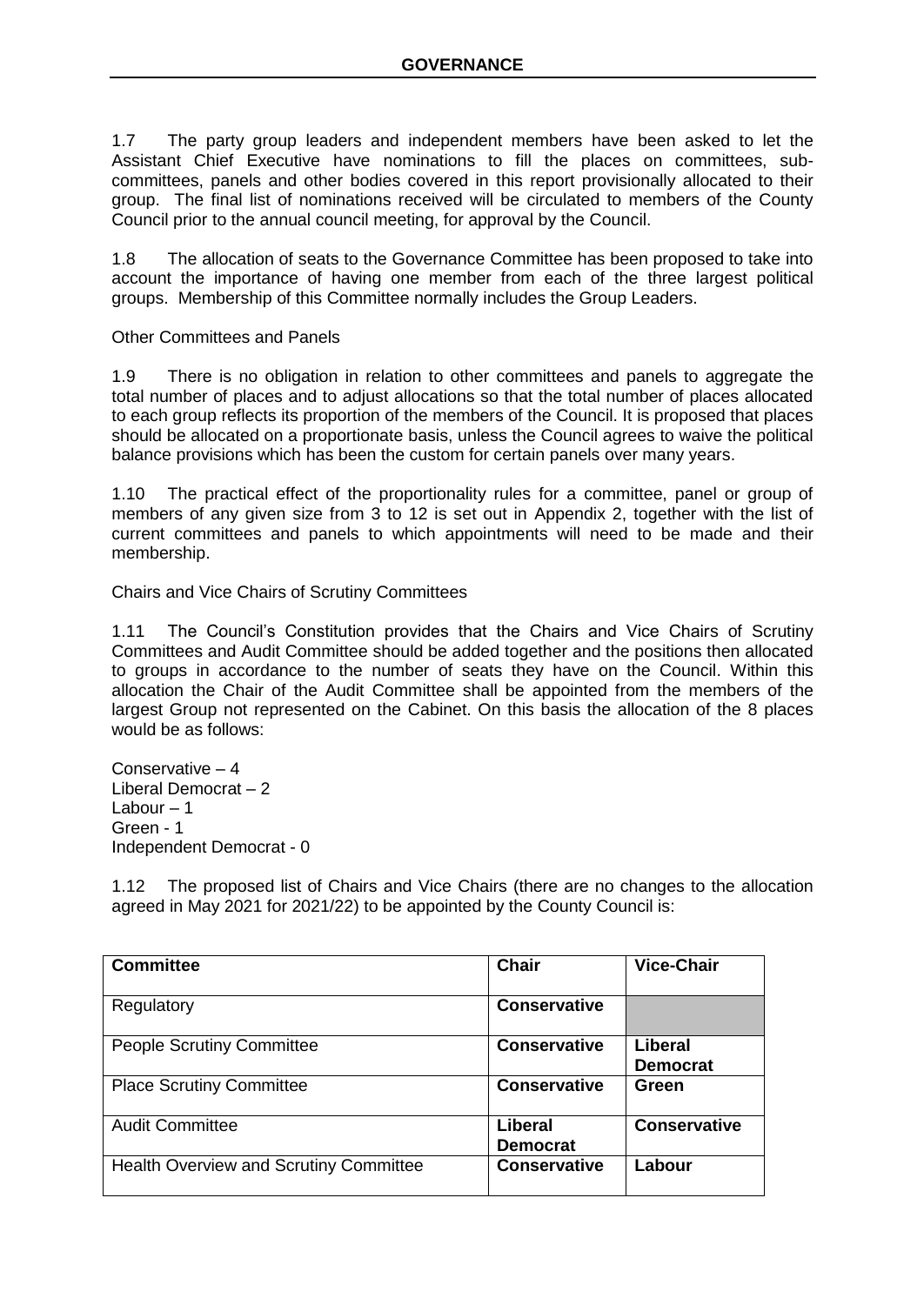| <b>Governance Committee</b> | <b>Conservative</b> |                     |
|-----------------------------|---------------------|---------------------|
| <b>Planning Committee</b>   | <b>Conservative</b> | <b>Conservative</b> |
| <b>Pension Committee</b>    | <b>Conservative</b> |                     |
| <b>Standards Committee</b>  | <b>Conservative</b> |                     |

1.13 The Committee recommends the County Council to:

 $\dot{\varphi}$  (1) allocate to the political and other groups the places on, and membership of, the main committees as set out in Appendix 1;

(2) allocate places on the other committees and panels as set out in Appendix 2; and

 (3) allocate the Chair and Vice Chair positions on committees as set out in the table in paragraph 1.12.

# **2 Amendment to the Constitution – Debate on the Cabinet priorities**

2.1 Standing Order 45 of the Constitution sets out that at the annual meeting of the Council in May up to 90 minutes shall be set aside for a debate on the Cabinet priorities for the year ahead (and past achievements). At a meeting in June/July then Cabinet considers a report on Reconciling Policy, Performance and Resources – State of the County which is reported to the County Council (usually October).

2.2 It is considered that it would be preferable to have the Full Council debates on the State of the County report and the Cabinet priorities at the same meeting as the report could inform the priorities debate. It is therefore proposed that the Constitution be amended to have the debate on the Council priorities at the July Council meeting. It is proposed that an exception to this be in a year of Full Council elections when the debate of priorities would take place at the annual meeting in order that the administration can set out its priorities at the earliest opportunity.

2.3 It is therefore proposed that the amendments be made to the following Standing Orders:

a) Standing order 10 (11)

At the July annual meeting, to debate the Cabinet's priorities for the year ahead, with the exception of a year of Full Council elections when the debate will be held at the annual meeting

b) Standing Order 23 (2)

No speech shall exceed five minutes except there the Leader of the Council and the Leaders of the Opposition Groups are speaking at the start of the debate at the annual meeting on the Cabinet's priorities. In this instance, each Leader shall be permitted to speak for up to 11 minutes – see Standing Order 45.

c) Standing Order 32.8

The Leader of the Council shall have a right of reply to the debate at the annual meeting on the Cabinet's priorities for the year ahead.